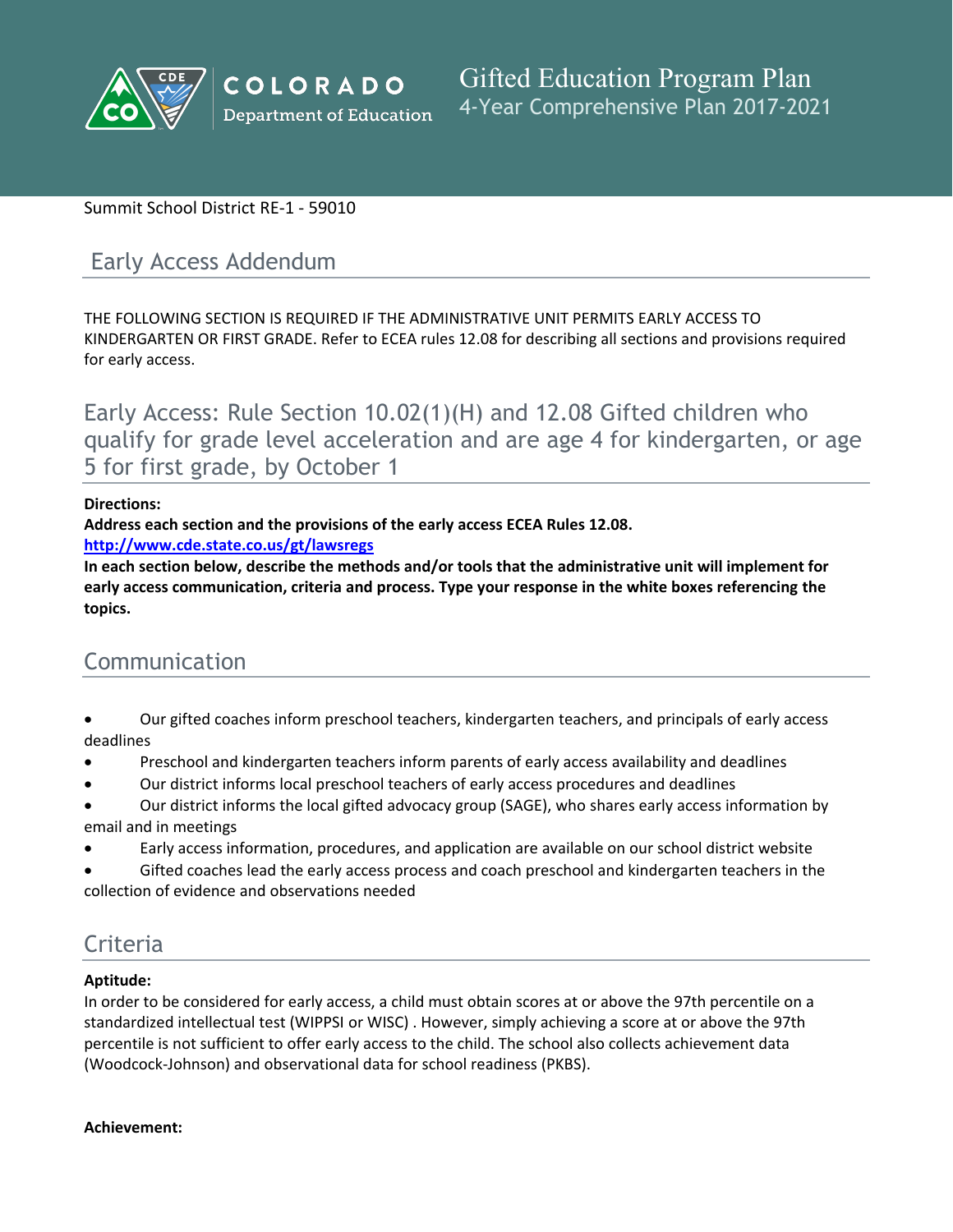

In order to be considered for early access, a child must obtain scores at or above the 97th percentile on a standardized test of achievement (Woodcock-Johnson) . However, simply achieving a score at or above the 97th percentile is not sufficient to offer early access to the child. The school also collects intellectual data (WPPSI or WISC) and observational data for school readiness (PKBS).

## **Performance:**

In order to be considered for early access, a child's performance must reveal that s/he is ready to whole-grade accelerate. This is assessed using PKBS and the Iowa Acceleration Scale.

## **Readiness, social behavior and motivation:**

In order to be considered for early access, a child must not show moderate or high risk associated with social skills or problem behaviors as assessed by the Preschool and Kindergarten Behavior Scales (PKBS).

## **Support system:**

The ALP of an early access student lists the details of the support system in place. These usually include frequent monitoring by classroom teacher and gifted coach, frequent communication with parents, coaching for classroom teacher to make sure the needs of the student are understood and met, and social/emotional counseling for the student as needed.

# Process

#### **Timelines:**

Our school district follows all of the timelines mandated by CDE:

- application deadline is April 1
- determination is made within 60 days of application submission
- early access ALP written by Sept. 30
- student progress monitoring and parent communication at least every 5 weeks
- disputes must be made within 7 days or by June 10; follow-up testing must be submitted by July 1;

dispute decision will be made within 14 days of submission of follow-up testing

#### **Personnel:**

 The 3 of our gifted coaches that are endorsed as gifted specialists collect and process early access referrals, or coach the other gifted coaches through the process

#### **Evaluation:**

Determination letters attached.

#### **Monitoring:**

- Early access students are monitored according to grade-level standards in all content areas
- Face to face conversations with the student assure social and emotional adjustment

# **Dispute Resolution: Will the AU be using the same procedure for disagreements process as in the main Program Plan?** Yes